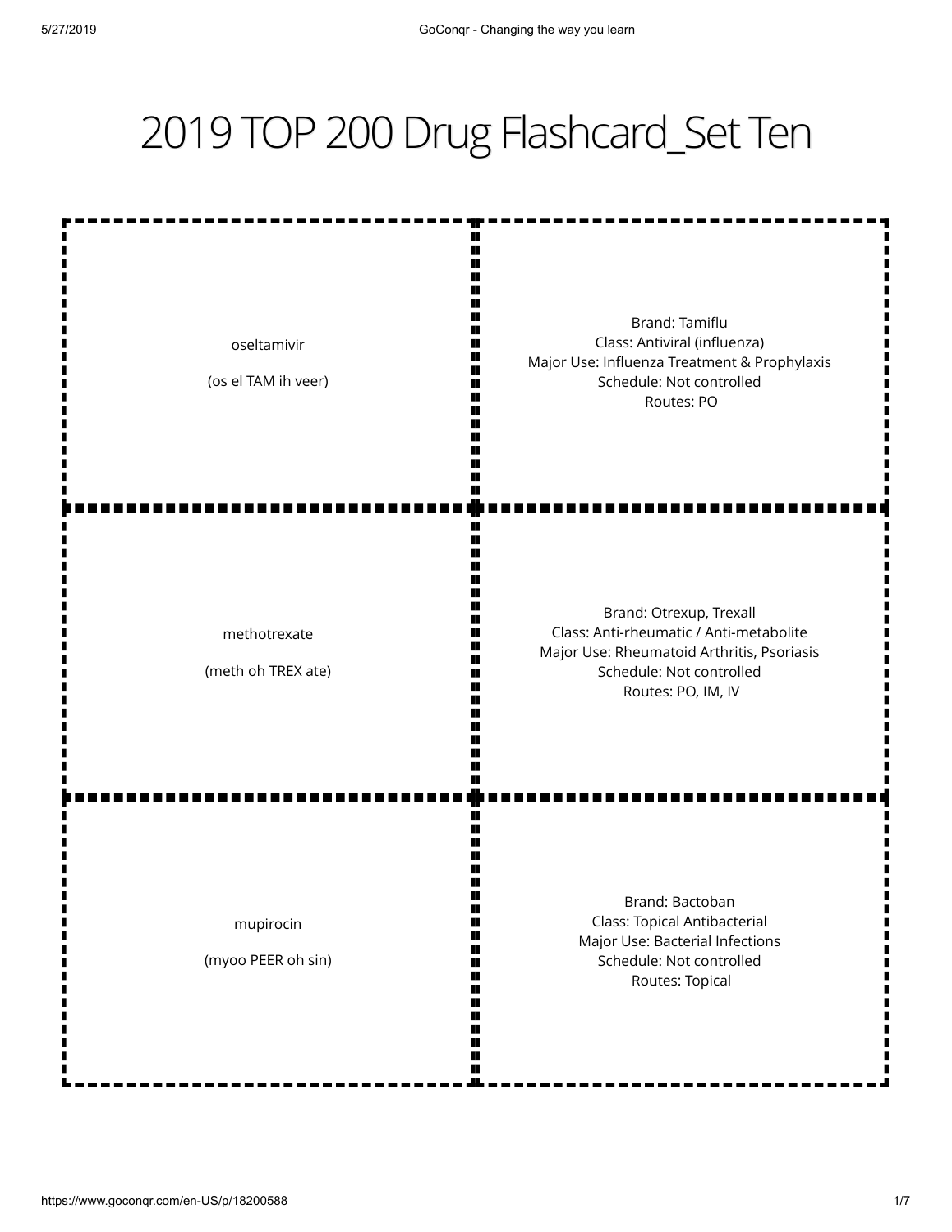| penicillin VK<br>(pen i SILL in)       | Brand: Pen-Vee K, Veetids<br>Class: Penicillin Antibiotic<br>Major Use: Bacterial Infection<br>Schedule: Not controlled<br>Routes: PO    |
|----------------------------------------|------------------------------------------------------------------------------------------------------------------------------------------|
| desvenlafaxine<br>(des VEN la FAX een) | <b>Brand: Pristiq</b><br>Class: Antidepressant<br>Major Use: Depression<br>Schedule: Not controlled<br>Routes: PO                        |
| ketoconazole<br>(KEE toe KON a zole)   | Brand: Nizoral<br>Class: Azole Anti-fungal<br>Major Use: Tinea, Seborrheic dermatitis<br>Schedule: Not controlled<br>Routes: PO, Topical |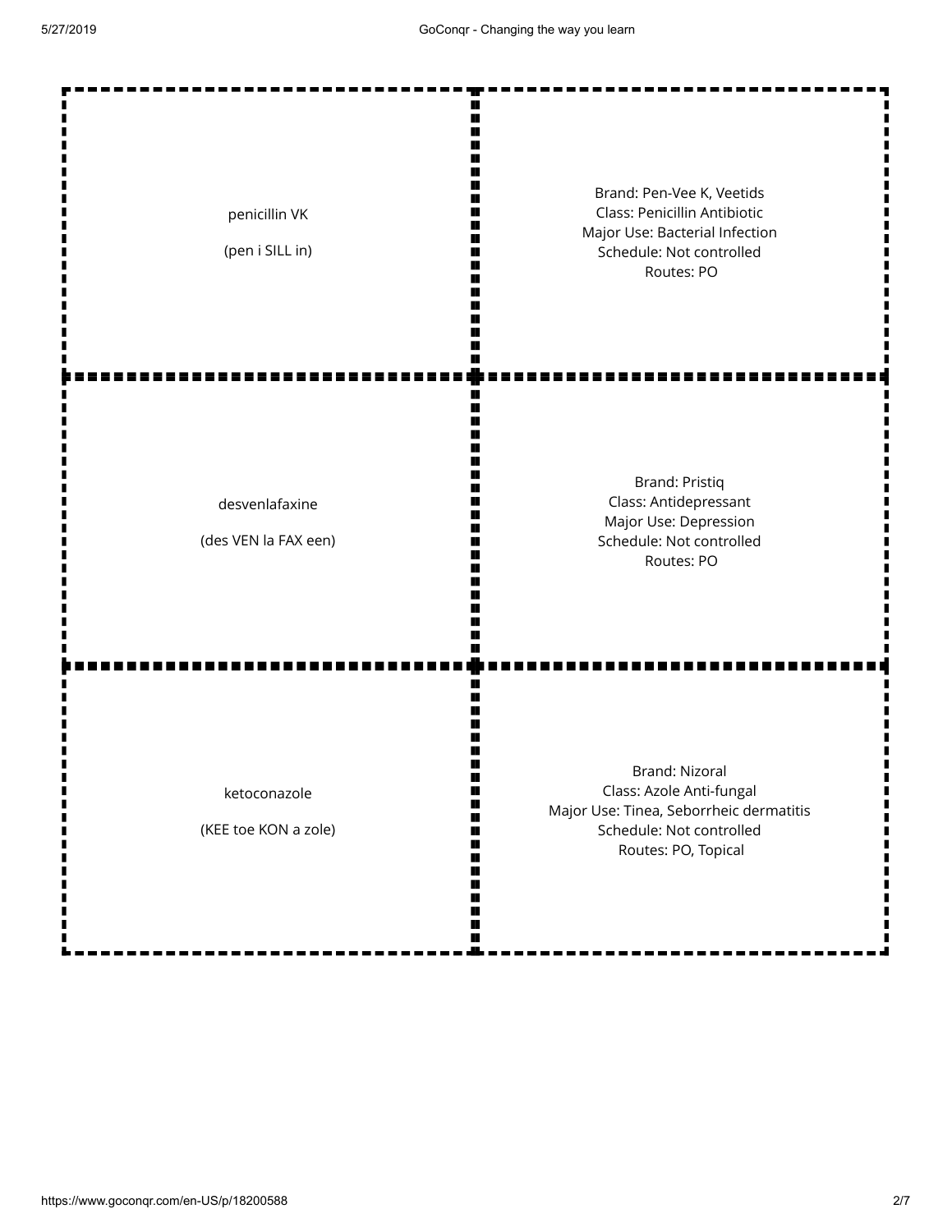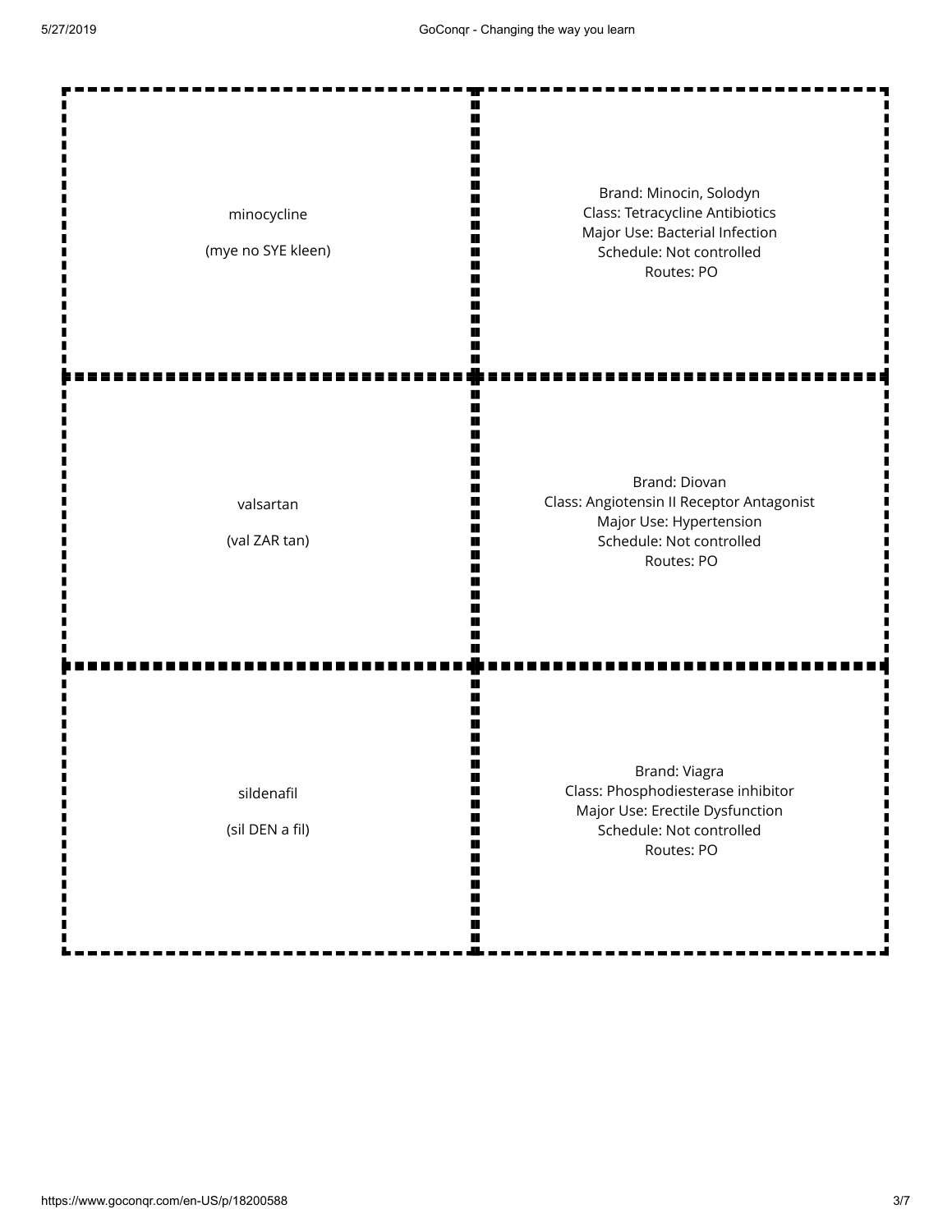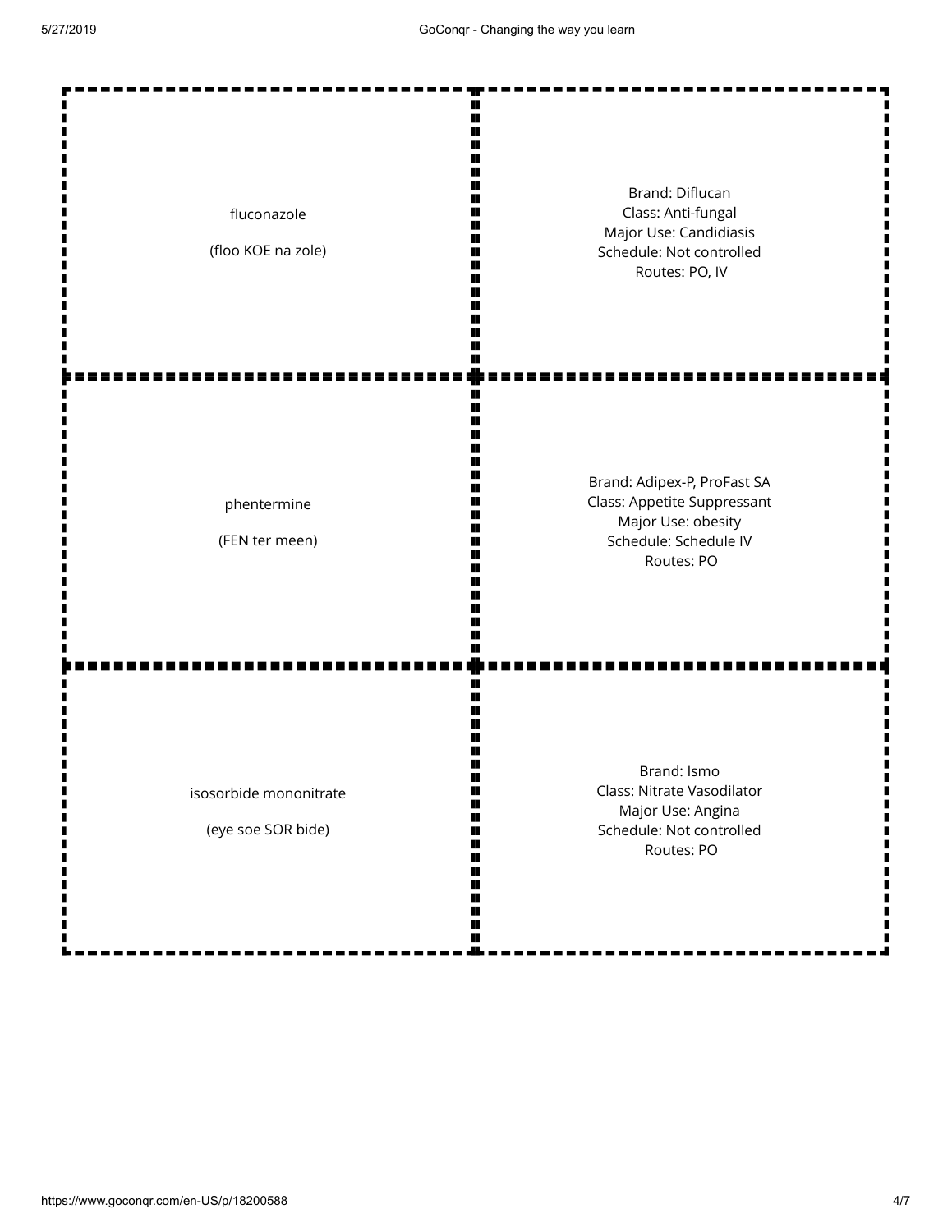| APAP + butalbital + caffeine<br>(a SEET a MIN oh fen) + (bue TAL bi tal) + (KAF een) | Brand: Fioricet, Esgic, Esgic-Plus<br><b>Class: Analgesic Combination</b><br>Major Use: Pain relief<br>Schedule: Not controlled<br>Routes: PO                  |
|--------------------------------------------------------------------------------------|----------------------------------------------------------------------------------------------------------------------------------------------------------------|
| benztropine<br>(BENZ troe peen)                                                      | Brand: Cogentin<br>Class: Acetylcholine and Histamine Antagonist<br>Major Use: Parkinson's Disease, Tremors<br>Schedule: Not controlled<br>Routes: PO, IM, IV  |
| nifedipine<br>(nye FED i peen)                                                       | Brand: Adalt, Adalt CC, Procardia, Procardia XL<br>Class: Calcium Channel Blocker<br>Major Use: Hypertension, Angina<br>Schedule: Not controlled<br>Routes: PO |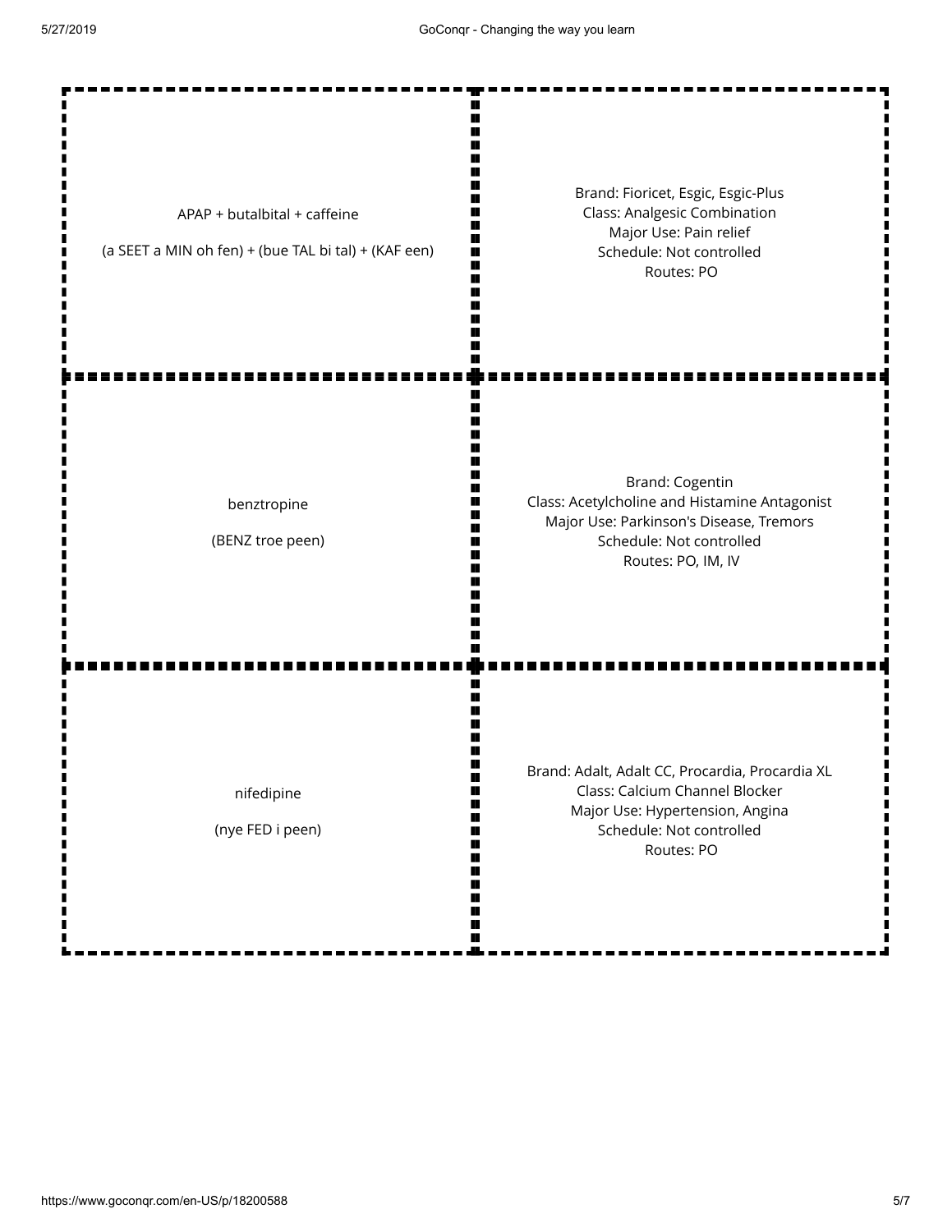| raloxifene<br>(ral OX i feen)              | Brand: Evista<br>Class: Selective Estrogen Receptor Modulator (SERM)<br>Major Use: Osteoporosis, Breast Cancer Prevention<br>Schedule: Not controlled<br>Routes: PO |
|--------------------------------------------|---------------------------------------------------------------------------------------------------------------------------------------------------------------------|
| fentanyl transdermal patch<br>(FEN ta nil) | Brand: Duragesic<br>Class: Narcotic Pain Reliever<br>Major Use: Pain Relief<br>Schedule: Schedule II<br>Routes: Topical Patch                                       |
| chlortalidone<br>(klor thal I done)        | <b>Brand: Thalitone</b><br>Class: Thiazide Diuretic<br>Major Use: Hypertension, Edema<br>Schedule: Not controlled<br>Routes: PO                                     |